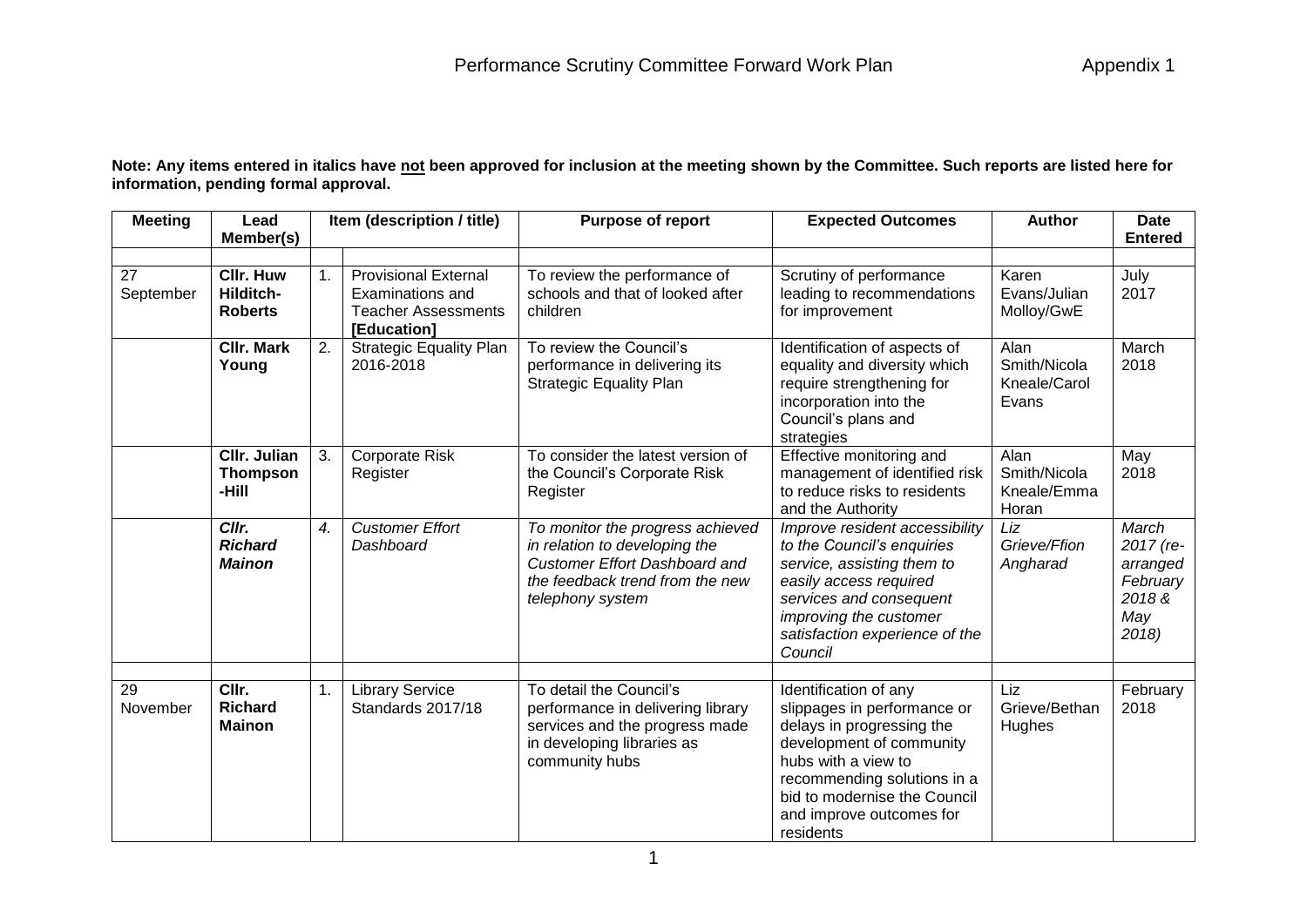| <b>Meeting</b> | Lead                                            |    | Item (description / title)                                                                                                                                                                                    | Purpose of report                                                                                                                                                                                                                                                                                                                                                                                                                                                                                                                            | <b>Expected Outcomes</b>                                                                                                                                                                           | <b>Author</b>                                              | <b>Date</b>                                                                                                                            |
|----------------|-------------------------------------------------|----|---------------------------------------------------------------------------------------------------------------------------------------------------------------------------------------------------------------|----------------------------------------------------------------------------------------------------------------------------------------------------------------------------------------------------------------------------------------------------------------------------------------------------------------------------------------------------------------------------------------------------------------------------------------------------------------------------------------------------------------------------------------------|----------------------------------------------------------------------------------------------------------------------------------------------------------------------------------------------------|------------------------------------------------------------|----------------------------------------------------------------------------------------------------------------------------------------|
|                | Member(s)                                       |    |                                                                                                                                                                                                               |                                                                                                                                                                                                                                                                                                                                                                                                                                                                                                                                              |                                                                                                                                                                                                    |                                                            | <b>Entered</b>                                                                                                                         |
|                | <b>CIIr. Julian</b><br><b>Thompson</b><br>-Hill | 2. | Corporate Plan (Q2)<br>2017/2022                                                                                                                                                                              | To monitor the Council's progress<br>in delivering the Corporate Plan<br>2017-22                                                                                                                                                                                                                                                                                                                                                                                                                                                             | <b>Ensuring that the Council</b><br>meets its targets to deliver its<br>Corporate Plan and the<br>Council's services in line with<br>its aspirations and to the<br>satisfaction of local residents | Alan<br>Smith/Nicola<br>Kneale/Heidi<br>Gray               | February<br>2017                                                                                                                       |
|                | <b>CIIr. Brian</b><br>Jones                     | 3. | National Report on<br>Waste Management in<br>Wales (including:<br>Waste management-<br>waste prevention<br>Waste management -<br>municipal recycling<br>Waste management<br>procurement of<br>infrastructure) | To consider the findings of the<br>Wales Audit Office's (WAO)<br>national study on waste<br>management and the associated<br>recommendations                                                                                                                                                                                                                                                                                                                                                                                                 | To consider how<br>Denbighshire will respond to<br>the national<br>recommendations in relation<br>to waste management                                                                              | Tony Ward/Jim<br><b>Espley</b>                             | By<br><b>SCVCG</b><br>July<br>2017<br>(resched<br>uled<br>Novemb<br>er 2017<br>& March<br>2018 as<br>awaiting<br><b>WAO</b><br>report) |
|                | CIIr.<br><b>Richard</b><br><b>Mainon</b>        | 4. | Your Voice' complaints<br>performance (Q 2) to<br>include social services<br>complaints and<br>quarterly public<br>opinion/satisfaction<br>information                                                        | To scrutinise Services'<br>performance in complying with the<br>Council's complaints. The report<br>to include:<br>a comprehensive<br>(i)<br>explanation on why targets<br>have not been met when<br>dealing with specific complaints,<br>reasons for non-compliance,<br>and measures taken to rectify<br>the failures and to ensure that<br>future complaints will be dealt<br>with within the specified<br>timeframe;<br>(ii) how services encourage<br>feedback and use it to<br>redesign or change the way<br>they deliver services; and | Identification of areas of poor<br>performance with a view to<br>the development of<br>recommendations to address<br>weaknesses.                                                                   | Kevin<br>Roberts/Ann<br>Lloyd/Phil<br>Gilroy/Liz<br>Grieve | June<br>2018                                                                                                                           |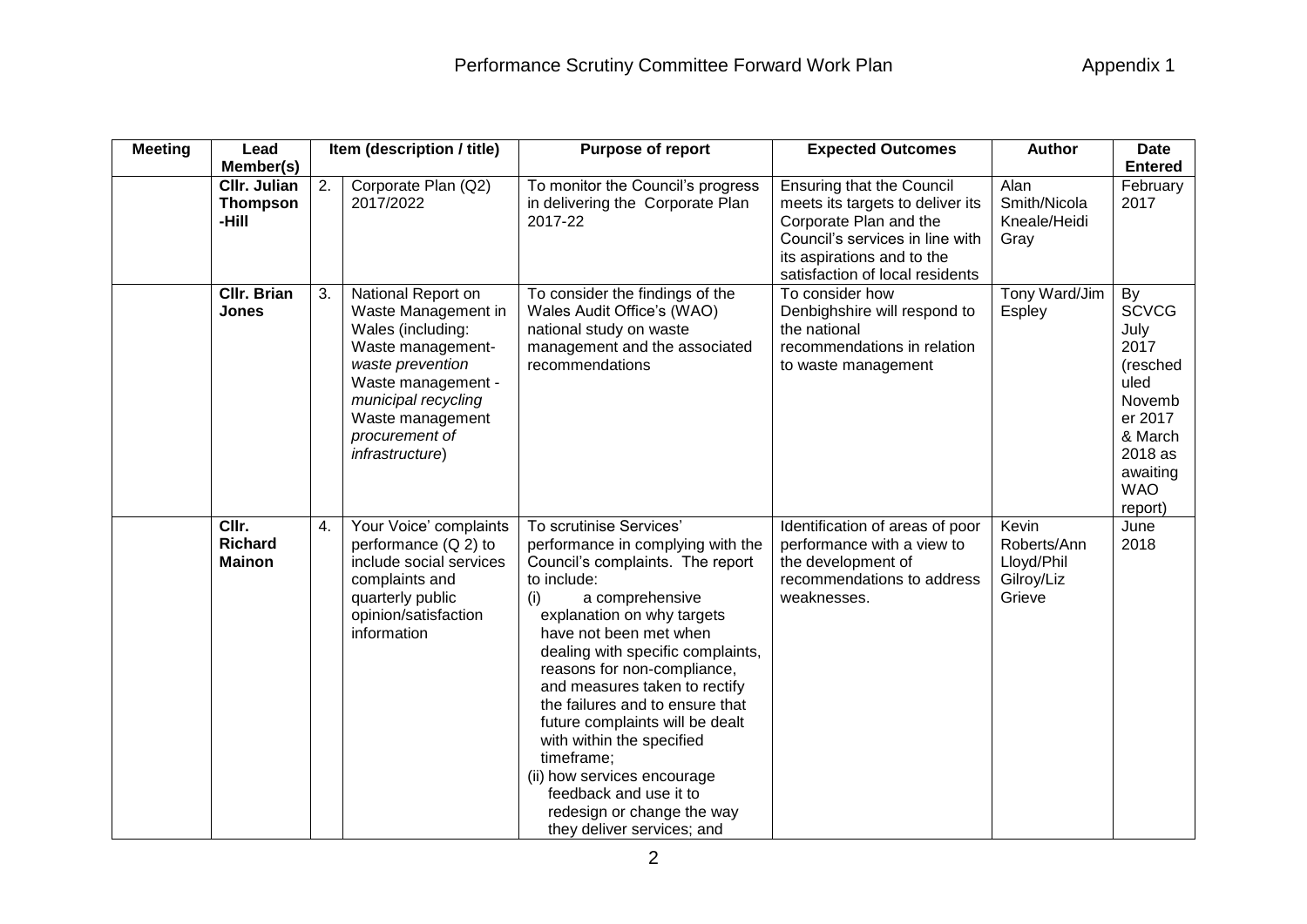| <b>Meeting</b>   | Lead<br>Member(s)                                                               | Item (description / title) |                                                                                                     | Purpose of report                                                                                                                                                                                                                                                                                                 | <b>Expected Outcomes</b>                                                                                                                                                                                                                                                                 | <b>Author</b>                       | <b>Date</b><br><b>Entered</b>      |
|------------------|---------------------------------------------------------------------------------|----------------------------|-----------------------------------------------------------------------------------------------------|-------------------------------------------------------------------------------------------------------------------------------------------------------------------------------------------------------------------------------------------------------------------------------------------------------------------|------------------------------------------------------------------------------------------------------------------------------------------------------------------------------------------------------------------------------------------------------------------------------------------|-------------------------------------|------------------------------------|
|                  |                                                                                 |                            |                                                                                                     | (iii)details of complaints which<br>have been upheld or partially<br>upheld and the lessons learnt<br>from them.                                                                                                                                                                                                  |                                                                                                                                                                                                                                                                                          |                                     |                                    |
| $31$ Jan<br>2019 | <b>CIIr. Huw</b><br><b>Hilditch</b><br><b>Roberts</b>                           | 1.                         | <b>Verified External</b><br>Examinations and<br><b>Teacher Assessments</b><br>[Education]           | To review the performance of<br>schools and that of looked after<br>children; and GwE's impact on the<br>educational attainment of the<br>County's pupils.<br>The report to incorporate GwE's<br>Annual report and information on<br>the 5 year trend in relation to<br>educational attainment in<br>Denbighshire | Scrutiny of performance<br>leading to recommendations<br>for improvement                                                                                                                                                                                                                 | Karen<br>Evans/Julian<br>Molloy/GwE | July<br>2017                       |
|                  | <b>Potential</b><br>to invite<br><b>Public</b><br><b>Health</b><br><b>Wales</b> | 2.                         | The effectiveness of<br>Well-being Impact<br>Assessments (WIA)                                      | To consider an approach towards<br>evaluating the effectiveness of the<br>Council's WIAs                                                                                                                                                                                                                          | To an agree an approach to<br>be used across the Council<br>for evaluating and<br>challenging WIAs, which will<br>should realise better, more<br>holistic, decision making                                                                                                               | Emma Horan                          | By<br><b>SCVCG</b><br>June<br>2018 |
|                  | <b>Cllr. Brian</b><br><b>Jones</b>                                              | 3.                         | <b>Draft Fleet</b><br><b>Management Strategy</b><br>(provisional scheduling<br>- timing may change) | To consider the new draft fleet<br>management strategy (including<br>an evaluation of the use of<br>potential alternative fuel sources<br>to run the fleet)                                                                                                                                                       | To provide observations and<br>recommendations on the<br>strategy that will support the<br>delivery of the corporate<br>priority relating to the<br>environment by reducing<br>CO2 emissions from the<br>Council's own vehicle fleet<br>and the realisation of<br>financial efficiencies | Tony Ward                           | By<br><b>SCVCG</b><br>June<br>2018 |
| 21 March         | <b>Cllr. Brian</b><br><b>Jones</b>                                              | 1.                         | <b>Draft Sustainable</b><br><b>Travel Plan</b><br>(provisional scheduling<br>- timing may change)   | To consider the draft sustainable<br>travel plan (including the Council's<br>role in facilitating the locating of<br>vehicle charging points across the                                                                                                                                                           | To provide observations and<br>recommendations that will<br>support the delivery of the<br>corporate priorities relating to                                                                                                                                                              | Emlyn<br>Jones/Mike<br>Jones        | By<br><b>SCVCG</b><br>June<br>2018 |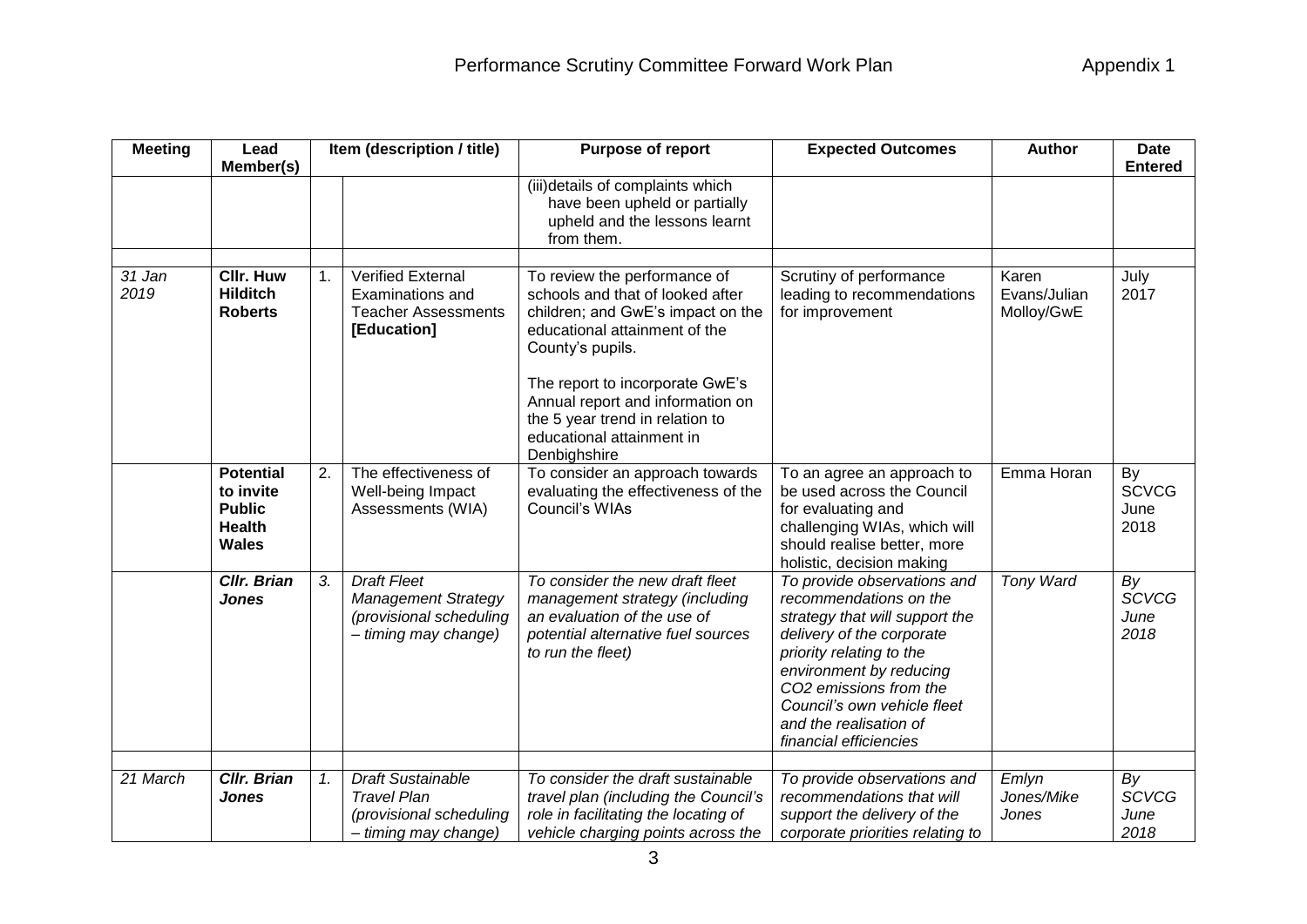| <b>Meeting</b> | Lead<br>Member(s)                               |    | Item (description / title)                                                                                                                               | Purpose of report                                                                                                                                                                                                                                                                                                                              | <b>Expected Outcomes</b>                                                                                                                                                                                                                                                                                                                                                       | <b>Author</b>                                              | <b>Date</b><br><b>Entered</b> |
|----------------|-------------------------------------------------|----|----------------------------------------------------------------------------------------------------------------------------------------------------------|------------------------------------------------------------------------------------------------------------------------------------------------------------------------------------------------------------------------------------------------------------------------------------------------------------------------------------------------|--------------------------------------------------------------------------------------------------------------------------------------------------------------------------------------------------------------------------------------------------------------------------------------------------------------------------------------------------------------------------------|------------------------------------------------------------|-------------------------------|
|                |                                                 |    |                                                                                                                                                          | county, its work with other local<br>authorities and stakeholders with<br>respect of their availability and in<br>relation to other potential<br>alternative travel modes, and in<br>supporting the community to<br>switch to sustainable fuels)                                                                                               | the environment and<br>connected communities by<br>reducing CO2 emissions and<br>improving travel connectivity                                                                                                                                                                                                                                                                 |                                                            |                               |
|                | Cllr.<br><b>Bobby</b><br>Feeley                 | 2. | <b>Dolwen Residential</b><br>Care Home                                                                                                                   | To consider the Task and Finish<br>Group's recommendations<br>relating to the future provision of<br>services at Dolwen Residential<br>Care Home, Denbigh                                                                                                                                                                                      | Pre-decision scrutiny of the<br>task and finish group's<br>findings and the formulation<br>of recommendations for<br>presentation to Cabinet with<br>respect of the future<br>provision of services at<br>Dolwen with a view to<br>ensuring that everyone is<br>supported to live in homes<br>that meet their needs and are<br>able to live independent and<br>resilient lives | Task and<br>Finish<br>Group/Phil<br>Gilroy/Katie<br>Newe   | July<br>2018                  |
| 2 May          | <b>CIIr. Julian</b><br><b>Thompson</b><br>-Hill | 1. | Corporate Risk<br>Register                                                                                                                               | To consider the latest version of<br>the Council's Corporate Risk<br>Register                                                                                                                                                                                                                                                                  | Effective monitoring and<br>management of identified risk<br>to reduce risks to residents<br>and the Authority                                                                                                                                                                                                                                                                 | Alan<br>Smith/Nicola<br>Kneale/Emma<br>Horan               | May<br>2018                   |
|                | CIIr.<br><b>Richard</b><br><b>Mainon</b>        | 2. | Your Voice' complaints<br>performance $(Q 4)$ to<br>include social services<br>complaints and<br>quarterly public<br>opinion/satisfaction<br>information | To scrutinise Services'<br>performance in complying with the<br>Council's complaints. The report<br>to include:<br>(i) a comprehensive explanation<br>on why targets have not been<br>met when dealing with specific<br>complaints, reasons for non-<br>compliance, and measures<br>taken to rectify the failures and<br>to ensure that future | Identification of areas of poor<br>performance with a view to<br>the development of<br>recommendations to address<br>weaknesses.                                                                                                                                                                                                                                               | Kevin<br>Roberts/Ann<br>Lloyd/Phil<br>Gilroy/Liz<br>Grieve | June<br>2018                  |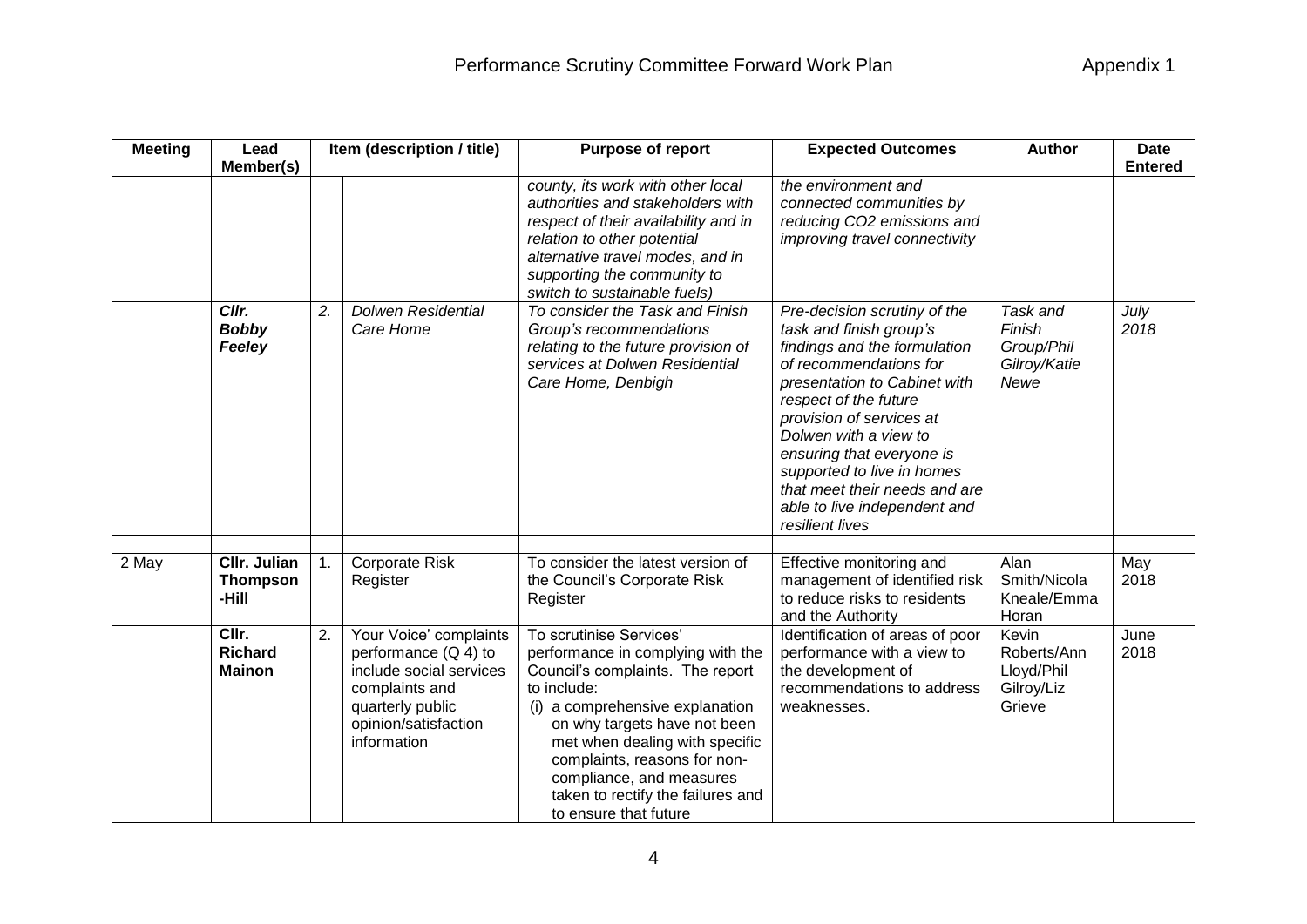| <b>Meeting</b> | Item (description / title)<br>Lead              |    |                                                                                              | Purpose of report                                                                                                                                                                                                                                                                                         | <b>Expected Outcomes</b>                                                                                                                                                                                                                                                         | <b>Author</b>                                | <b>Date</b>    |
|----------------|-------------------------------------------------|----|----------------------------------------------------------------------------------------------|-----------------------------------------------------------------------------------------------------------------------------------------------------------------------------------------------------------------------------------------------------------------------------------------------------------|----------------------------------------------------------------------------------------------------------------------------------------------------------------------------------------------------------------------------------------------------------------------------------|----------------------------------------------|----------------|
|                | Member(s)                                       |    |                                                                                              | complaints will be dealt with<br>within the specified timeframe;<br>(ii) how services encourage<br>feedback and use it to<br>redesign or change the way<br>they deliver services; and<br>(iii)details of complaints which<br>have been upheld or partially<br>upheld and the lessons learnt<br>from them. |                                                                                                                                                                                                                                                                                  |                                              | <b>Entered</b> |
| 13 June        | CIIr.<br><b>Bobby</b><br><b>Feeley</b>          | 1. | Draft Director of Social<br>Services Annual<br>Report for 2018/19                            | To scrutinise the content of the<br>draft annual report to ensure it<br>provides a fair and clear<br>evaluation of performance in<br>2018/19 and clearly articulates<br>future plans                                                                                                                      | Identification of any specific<br>performance issues which<br>require further scrutiny by the<br>committee in future                                                                                                                                                             | Nicola<br><b>Stubbins</b>                    | May<br>2018    |
| 18 July        | <b>CIIr. Julian</b><br><b>Thompson</b><br>-Hill | 1. | Corporate Plan (Q4)<br>2017/2022                                                             | To monitor the Council's progress<br>in delivering the Corporate Plan<br>2017-22                                                                                                                                                                                                                          | <b>Ensuring that the Council</b><br>meets its targets to deliver its<br>Corporate Plan and the<br>Council's services in line with<br>its aspirations and to the<br>satisfaction of local residents                                                                               | Alan<br>Smith/Nicola<br>Kneale/Heidi<br>Gray | May<br>2018    |
| 26 Sept        | <b>CIIr. Huw</b><br>Hilditch-<br><b>Roberts</b> | 1. | <b>Provisional External</b><br>Examinations and<br><b>Teacher Assessments</b><br>[Education] | To review the performance of<br>schools and that of looked after<br>children                                                                                                                                                                                                                              | Scrutiny of performance<br>leading to recommendations<br>for improvement                                                                                                                                                                                                         | Karen<br>Evans/Julian<br>Molloy/GwE          | May<br>2018    |
|                | CIIr.<br><b>Bobby</b><br><b>Feeley</b>          |    | Hafan Deg, Rhyl<br>(12 months following<br>the commencement of<br>the contract)              | To monitor the effectiveness of<br>the transfer of the facility and<br>services to an external provider<br>and the impact of the transfer on<br>services-users, staff, local<br>residents and the local community<br>(including lessons learnt from the<br>process)                                       | To evaluate the impact of the<br>transfer of the facility and<br>services on all stakeholders<br>and to assess whether the<br>services provided at Hafan<br>Deg are in line with the<br>contract specification,<br>support the Council's vision<br>for adult social care and the | Phil<br>Gilroy/Katie<br><b>Newe</b>          | March<br>2018  |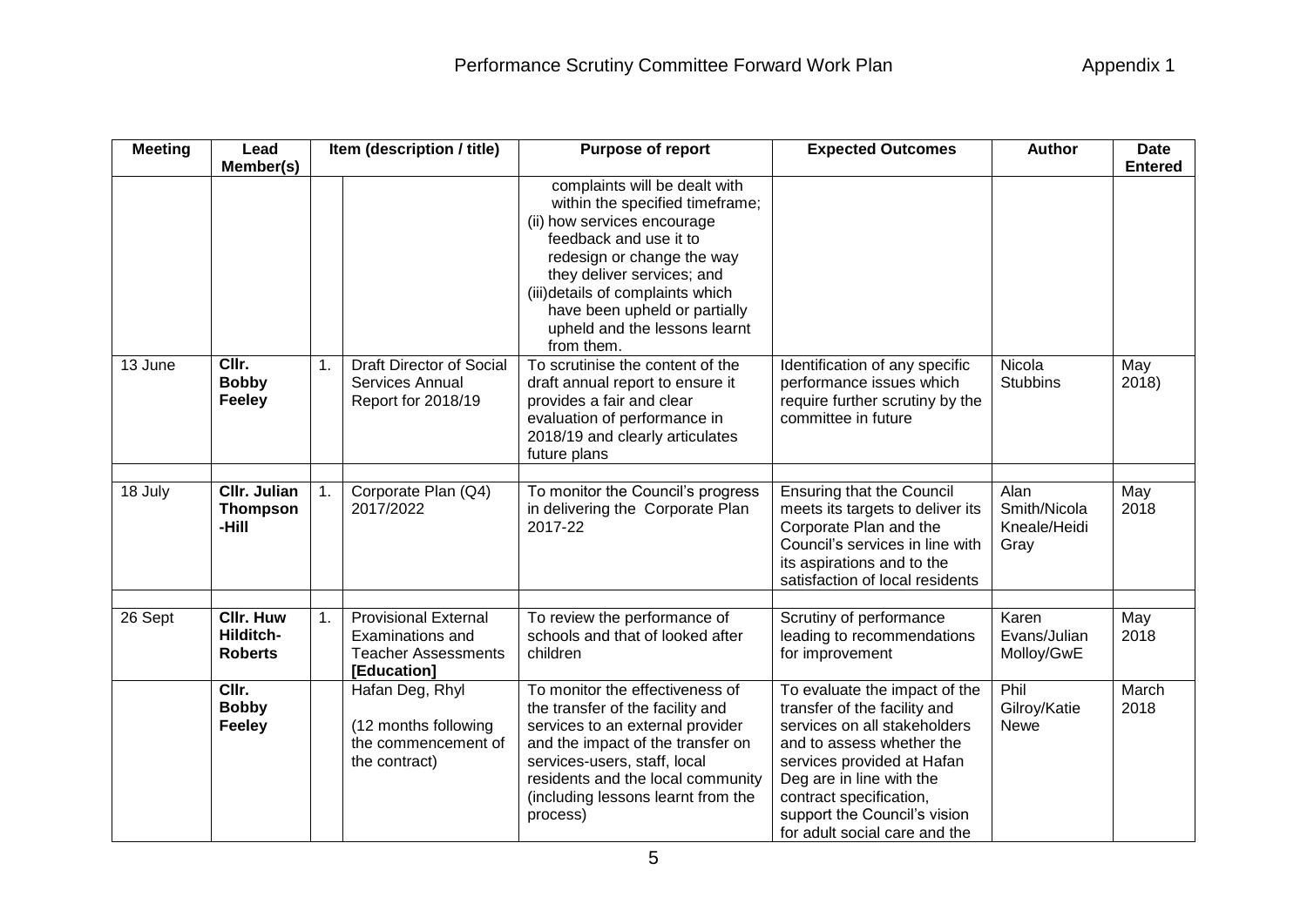| <b>Meeting</b> | Lead<br>Member(s)                        | Item (description / title) |                                   | <b>Purpose of report</b>                                                         | <b>Expected Outcomes</b>                                                                                                                                                                           | <b>Author</b>                                | <b>Date</b><br><b>Entered</b> |
|----------------|------------------------------------------|----------------------------|-----------------------------------|----------------------------------------------------------------------------------|----------------------------------------------------------------------------------------------------------------------------------------------------------------------------------------------------|----------------------------------------------|-------------------------------|
|                |                                          |                            |                                   |                                                                                  | five ways to well-being and<br>the requirements of the<br>Social Services and Well-<br>being (Wales) Act 2014                                                                                      |                                              |                               |
| 28 Nov         | CIIr. Julian<br><b>Thompson</b><br>-Hill |                            | <b>Corporate Risk</b><br>Register | To consider the latest version of<br>the Council's Corporate Risk<br>Register    | Effective monitoring and<br>management of identified risk<br>to reduce risks to residents                                                                                                          | Alan<br>Smith/Nicola<br>Kneale/Emma          | May<br>2018                   |
|                |                                          |                            |                                   |                                                                                  | and the Authority                                                                                                                                                                                  | Horan                                        |                               |
|                | CIIr. Julian<br><b>Thompson</b><br>-Hill |                            | Corporate Plan (Q2)<br>2017/2022  | To monitor the Council's progress<br>in delivering the Corporate Plan<br>2017-22 | <b>Ensuring that the Council</b><br>meets its targets to deliver its<br>Corporate Plan and the<br>Council's services in line with<br>its aspirations and to the<br>satisfaction of local residents | Alan<br>Smith/Nicola<br>Kneale/Heidi<br>Gray | February<br>2017              |

## **Future Issues**

| Provision of support to the schools<br>to ensure they deliver their plans | Karen        | February   |
|---------------------------------------------------------------------------|--------------|------------|
|                                                                           | Evans/Julian | 2018       |
| and improve outcomes for their<br>pupils and the school as a whole        | Molloy       |            |
| Better outcomes for learners to<br>equip them with jobs market skills     | Karen Evans  | April 2015 |
|                                                                           |              |            |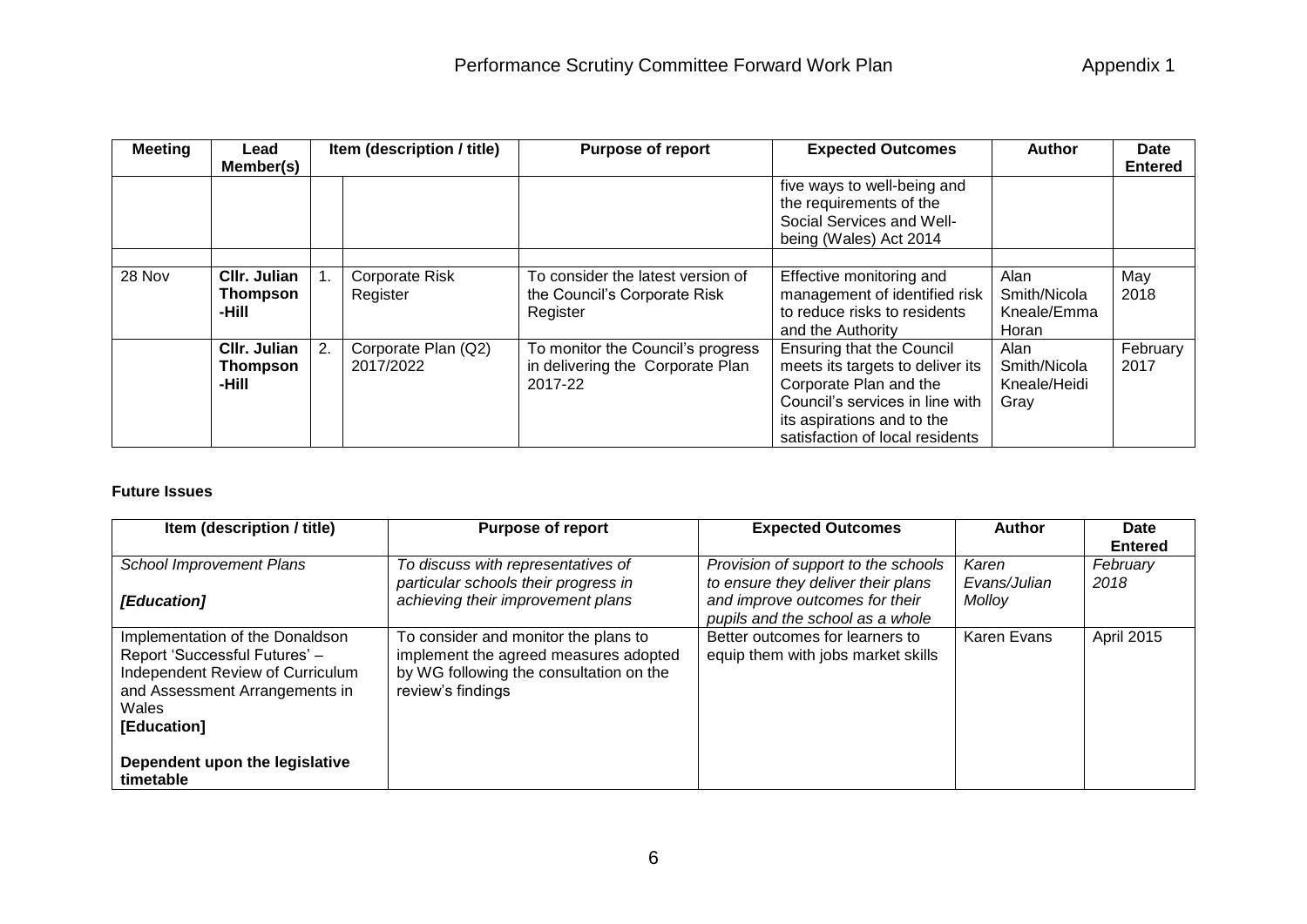## **Information/Consultation Reports**

| <b>Date</b>                                            | Item (description / title)                                                                                                                             | Purpose of report                                                                                                                                                                                                                                                                                                                                                                                                                                                                                                                                                                                                                                                                                                                                             | <b>Author</b>                                        | <b>Date</b><br><b>Entered</b>              |  |
|--------------------------------------------------------|--------------------------------------------------------------------------------------------------------------------------------------------------------|---------------------------------------------------------------------------------------------------------------------------------------------------------------------------------------------------------------------------------------------------------------------------------------------------------------------------------------------------------------------------------------------------------------------------------------------------------------------------------------------------------------------------------------------------------------------------------------------------------------------------------------------------------------------------------------------------------------------------------------------------------------|------------------------------------------------------|--------------------------------------------|--|
| September 2018                                         | Data on School Exclusions in<br>Denbighshire                                                                                                           | To detail the number of fixed-term (under and<br>over 5 days) and permanent exclusions from the<br>county's schools for the years 2014/15; 2015/16<br>and 2016/17. The information to include the<br>numbers per individual school in the county and<br>the reasons for excluding pupils                                                                                                                                                                                                                                                                                                                                                                                                                                                                      | Karen Evans/Julian<br>Molloy                         | April 2018                                 |  |
| September 2018 &<br><b>March 2019</b><br>[Information] | Corporate Plan 2017/22 (Q1) 2018/19<br>&<br>Corporate Plan 2017/22 Q3 2018/19<br>To monitor the Council's progress in<br>delivering the Corporate Plan | Ensuring that the Council meets its targets and<br>delivers its Corporate Plan and the Council's<br>services in line with its aspirations and to the<br>satisfaction of local residents                                                                                                                                                                                                                                                                                                                                                                                                                                                                                                                                                                       | Alan Smith/Nicola<br>Kneale/Heidi Gray               | <b>June 2017</b>                           |  |
| September 2018 &<br><b>March 2019</b><br>[Information] | Your Voice' complaints performance (Q1)<br>& (Q3) to include social services<br>complaints and quarterly public<br>opinion/satisfaction information    | To scrutinise Services' performance in complying<br>with the Council's complaints and identify areas<br>of poor performance with a view to the<br>development of recommendations to address<br>weaknesses. The report to include:<br>(i) a comprehensive explanation on why targets<br>have not been met when dealing with specific<br>complaints, reasons for non-compliance, and<br>measures taken to rectify the failures and to<br>ensure that future complaints will be dealt with<br>within the specified timeframe;<br>(ii) how services encourage feedback and use it<br>to redesign or change the way they deliver<br>services; and<br>(iii)details of complaints which have been upheld<br>or partially upheld and the lessons learnt from<br>them. | Kevin Roberts/Ann<br>Lloyd/Phil<br>Gilroy/Liz Grieve | <b>June 2018</b>                           |  |
| November 2018                                          | Impact of the Suspension of the 'Right to<br>Buy' Scheme                                                                                               | To evaluate the impact and effectiveness of the<br>suspension of the 'Right to Buy' Scheme on the<br>availability of properties within the Authority's<br>housing stock and evaluate whether this has<br>improved capacity within the Council's housing<br>stock to increase availability to meet local need                                                                                                                                                                                                                                                                                                                                                                                                                                                  | Jamie<br>Groves/Geoff<br>Davies                      | <b>July 2017</b><br>(deferred<br>May 2018) |  |